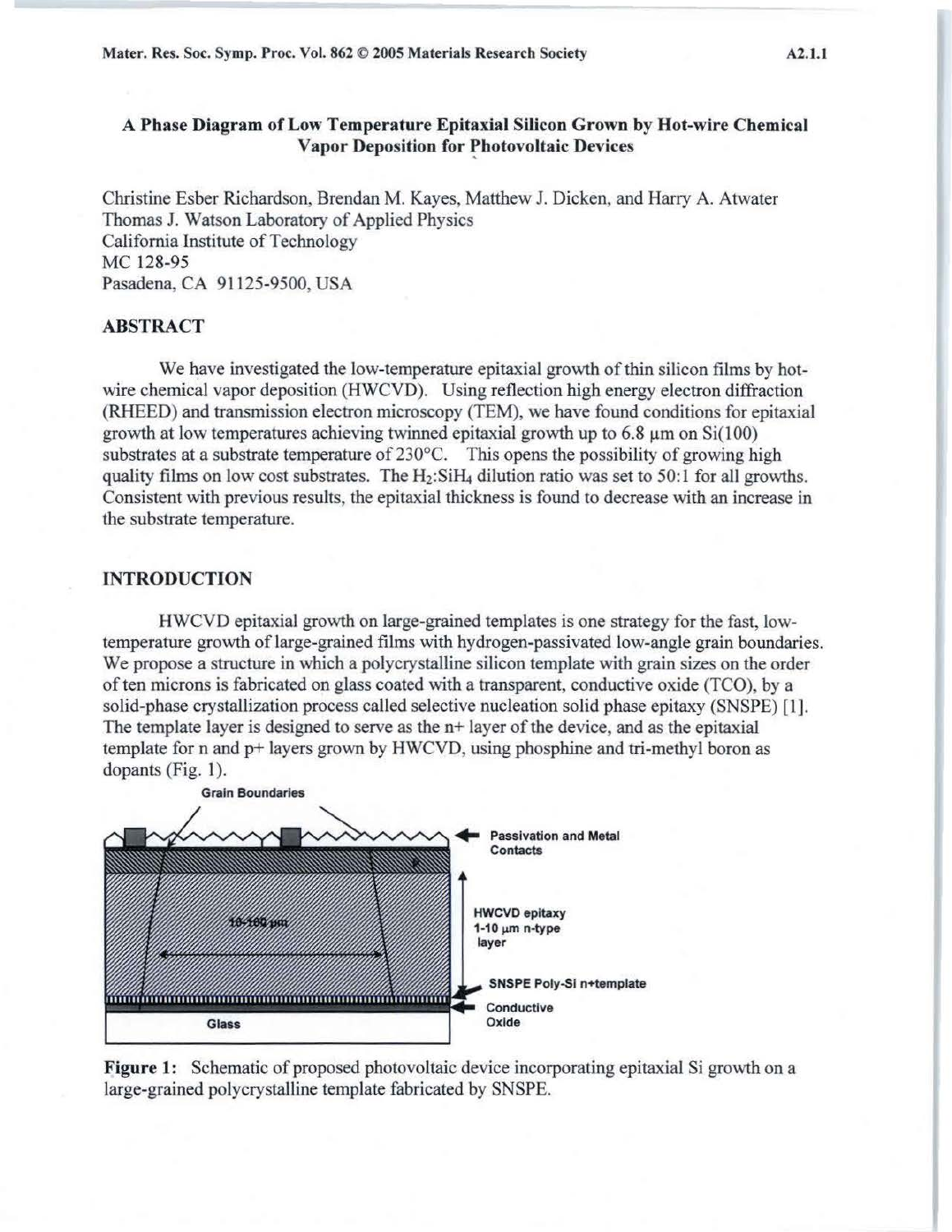Previously we have shown successful epitaxial growth in several orientations on large grained polycrystalline substrates at  $300^{\circ}$ C [2]. Although these films were only 1 um twinned epitaxy and then broke down into polycrystalline silicon, they exhibited several-microsecond minority carrier lifetimes [3,4]. This suggests that HWCVD at low temperatures allows hydrogen to effectively passivate the grain boundaries in these films. Although nickel is known to degrade minority carrier lifetimes, even in small concentrations [5], the lifetimes of films on SNSPE large-grained templates are comparable to the lifetimes of films on Si(100). Under low light injection (LLI) conditions, the minority carrier lifetimes for films on  $Si(100)$  range from 5.7 to 7.5  $\mu$ s, and the minority carrier lifetimes for films on SNSPE templates range from 5.9 to 19.3 us as measured by resonantly coupled photo-conductive decay (RCPCD)[6].

Polycrystalline films grown by HWCVD have been used elsewhere in the fabrication of 1.5  $\mu$ m-thick thin-film transistors with measured channel mobilities of 4.7 cm<sup>2</sup>/V·s on glass substrates [7]. Using the Einstein relation [8],we can determine that, for comparable mobilities, the minority carrier diffusion coefficient in our films would be 0.1 cm<sup>2</sup>/s. From this value and the minority carrier lifetime of  $\sim$ 7  $\mu$ s, the minority carrier diffusion length would be approximately 9  $\mu$ m, which is comparable to the thicknesses of the active layers for commercial thin-film photovoltaics [9]. The minority carrier lifetimes of films on SNSPE templates are comparable, making it possible that the growth of epitaxial films by HWCVD on large-grained SNSPE templates is a viable strategy for the fabrication of thin-film photovoltaics.

### **EXPERIMENTAL DETAILS**

Epitaxial silicon thin films were grown on  $Si(100)$  substrates. In order to promote crystalline growth, we used a high hydrogen-to-silane flow ratio of 50:1, using a mixture of 1% SiH4 in He. Total pressure ranged from 75 to 120 mTorr. Two tungsten wires with diameters of 0.5 mm were positioned between 3.5 and 4.2 cm from the substrate for a growth rate of  $\sim$ 1Å/s. In order to avoid contamination of our films from the stainless steel components of our wire assembly, we used much lower wire temperatures than what is normally seen in HWCVD. The wire temperature was set to  $1350$ - $1500^{\circ}$ C, as measured by optical pyrometry, and substrate temperatures ranged from  $230^{\circ}$ C to  $350^{\circ}$ C. Before growth, substrates were placed in a UV-ozone cleaning system for 10 minutes, and then briefly immersed in HF. Once in the chamber, the substrates were brought up to the growth temperature and left for 30 minutes to remove any residual hydrocarbons. The substrate temperature was calibrated with a SensArray thermocouple wafer under vacuum, with the wires set at the growth temperature. Films with thicknesses in the range 100 nm to 7  $\mu$ m were grown.

### **DISCUSSION**

We found that the information about the microstructure at the sample surface provided by RHEED correlated well with the microstructure observed by TEM, allowing us to rely primarily on RHEED for analysis of film microstructure, eliminating the need for tedious sample on  $R$ HEED for analysis of film microstructure, eliminating the need for teatious sample<br>preparation and analysis as required in TEM  $[3,4]$ . Figure 2 shows the RHEED pattern of two films of different crystalline morphology. The 1.3  $\mu$ m thick film [Fig. 2(c)] is (100), but the 1.8  $\mu$ m thick film [Fig. 2(d)] shows double diffraction spots of high intensity indicating twinned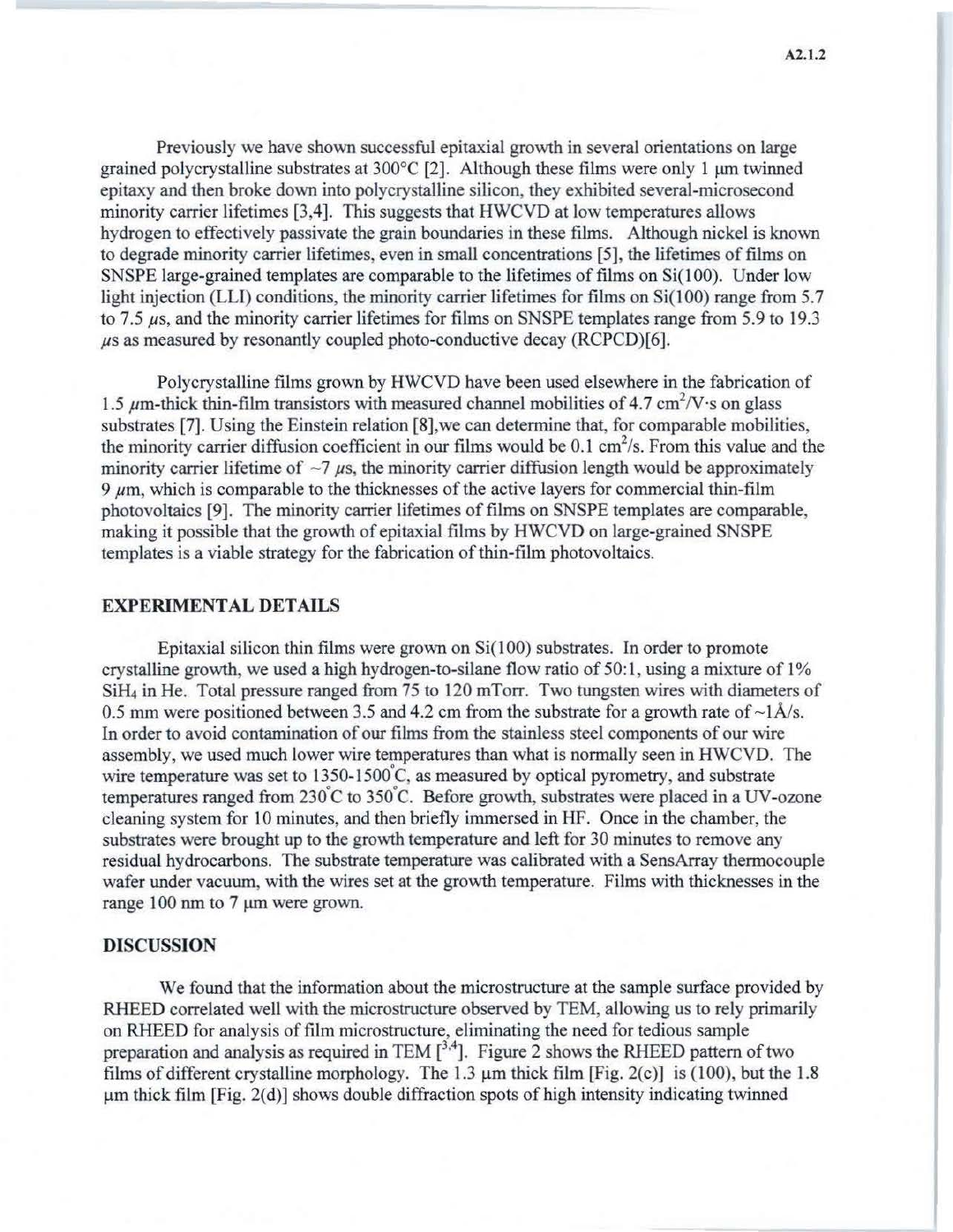growth and roughening along with a diffuse ring pattern consistent with a transition to polycrystalline growth. Atomic force microscopy (AFM) scans [Figs. 2(a) and (b)] show an increase in the rms roughness between the 1.3  $\mu$ m and 1.8  $\mu$ m thick films from 81 nm to 114 nm, as well as a decrease in the average feature size from  $1.5 \mu m$  to 900 nm, consistent with the breakdown of epitaxial growth to twinned epitaxial growth and subsequently polycrystalline growth[10].



**Figure 2.** a) AFM image of 1.3<sub>µ</sub>m thick epitaxial Si film. b) AFM image of 1.8<sub>µ</sub>m thick poly/twinned film. c) RHEED pattern of epitaxial film shown in (a). d) RHEED pattern of mixed poly/twinned film shown in (b).

RHEED was used to characterize the crystallinity of  $100 \text{ nm}$  to  $7 \mu \text{m}$  thick films, grown at 50:1 hydrogen dilution and temperatures between  $230^{\circ}$ C and  $350^{\circ}$ C. A completely defect-free epitaxial phase was observable by RHEED for film thicknesses at and below  $1.5 \mu m$ , while twinned epitaxial and mixed polycrystalline phases were observed for film thicknesses above 1.1 um (Fig. 3). We observe a general trend toward higher critical epitaxial thickness at lower substrate temperatures. We believe that the decrease in epitaxial thickness as substrate temperature increased is due to an interplay between surface hydrogenation at low temperatures and surface oxidation at high temperatures that reduces the epitaxial thickness. *This* is possibly related to the higher hydrogen content in HWCVD as compared to PECVD or MBE along with oxygen contamination in the deposition chamber [2,11].

Figure 3 also suggests that a greater substrate to wire spacing contributes to higher quality film growth. This could be due to the decrease in deposition rate as the substrate moves further away from the wires. The use of diluted silane also contributes towards this end due to the lower partial pressure in the chamber. The deposition rate is not the only factor in achieving a high quality film, but it does appear to be the most influential. Deposition rates in this study vary from a film average of 0.9 nm/min to 4.5 nm/min. Detailed TEM analysis is needed to determine the actual deposition rate for the various phases.

The thickest twinned epitaxial layer of 6.8  $\mu$ m was seen at a substrate temperature of 230°C. At this temperature very low cost materials may be considered as potential substrate materials. The softening points of many inexpensive polymeric and glass materials (soda lime glass, 550°C; borosilicate glass, 500°C; polyimide, 320°C; polyetheretherketone, 250°C) lie above our process temperature.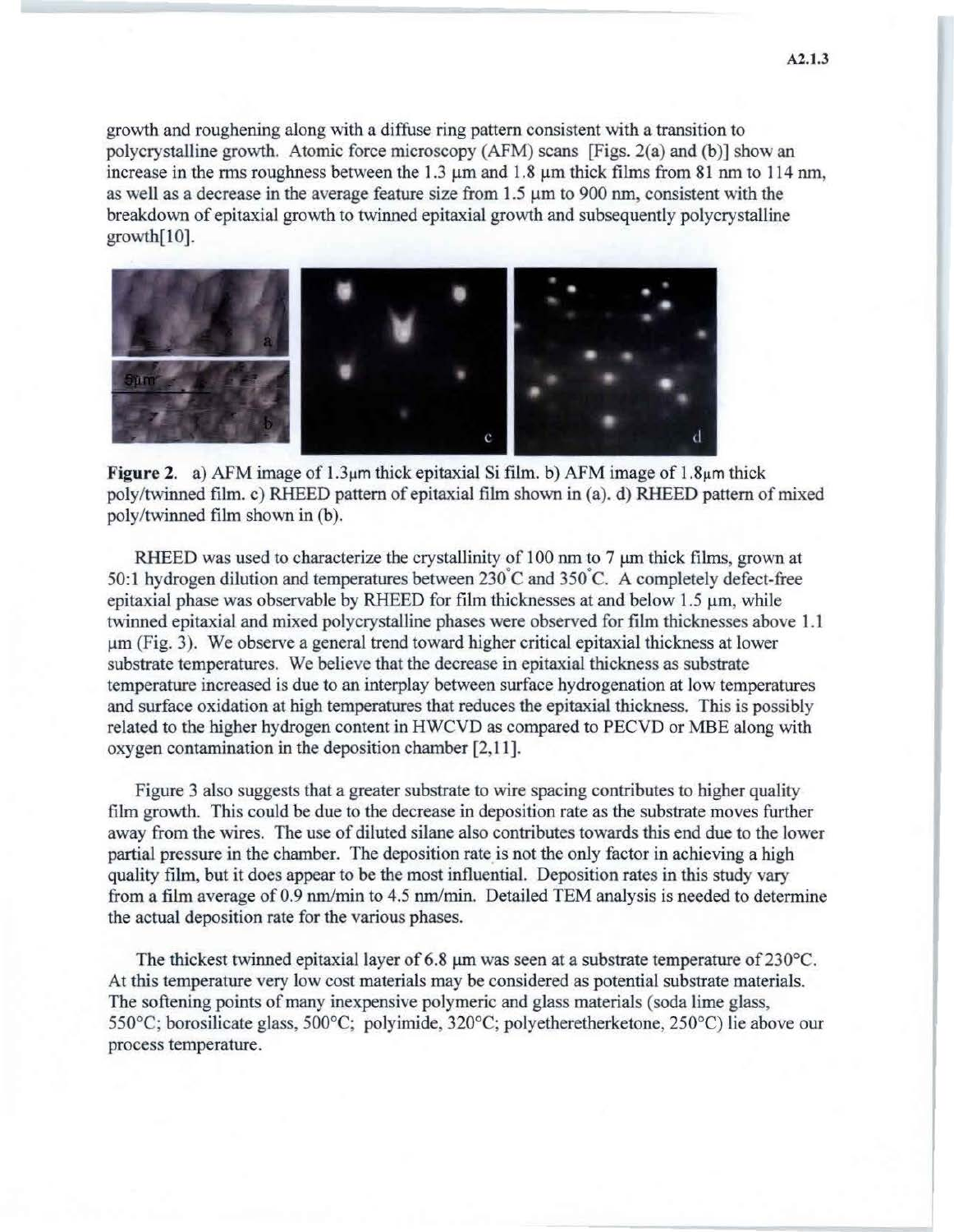

Figure 3. Phase diagram of Si epitaxial growth on a  $Si(100)$  substrate for  $1\%$  SiH<sub>4</sub> in He with  $H<sub>2</sub>: SiH<sub>4</sub> dilution ratio set to 50:1, for substrate-wire separations of 3.5 cm and 4.2 cm. Total$ pressure ranges from 75 to 120 mTorr .

### . CONCLUSIONS

We have previously shown that high quality epitaxial thickening of large-grained templates is a promising structure for future thin film silicon photovoltaic devices. We are now able to achieve even greater epitaxial thicknesses at lower temperatures, with 6.8  $\mu$ m of twinned epitaxy at a substrate temperature of  $230^{\circ}$ C, and a  $H_2$ : Si $H_4$  dilution ratio of 50:1. At these low temperatures new substrates such as polymers become feasible.

### ACKNOLEDGEMENTS

The authors would like to thank BP Solar for their support on this project and CER would like to thank Corning for their NPSC Fellowship support. Thanks also to Bob Reedy at the National Renewable Energy Lab for his SIMS expertise which helped us to identify and resolve our contamination issues.

#### **REFERENCES**

- 1. Claudine M. Chen, Ph.D. Thesis, Caljfornia Institute of Technology, 2001.
- 2. Christine E. Richardson, Maribeth S. Mason and Harry A. Atwater, Thin Solid Films (Proceedings of the 3rd International HWCVD Conference) (to be published).
- 3. Christine E. Richardson, Maribeth S. Mason and Harry A. Atwater, presented at the Spring Meeting of the Materials Research Society, San Francisco, CA, 2004 (unpublished).